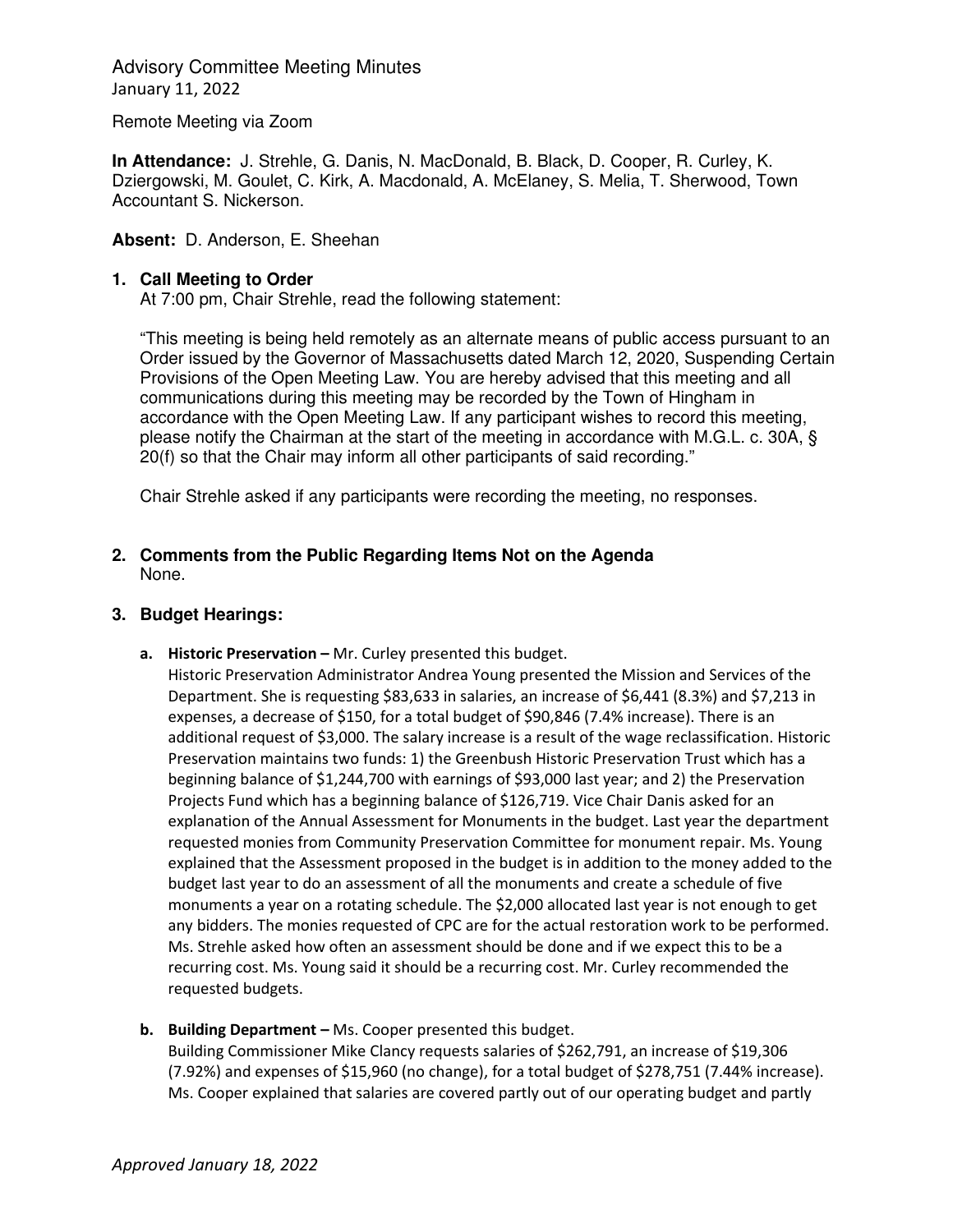from a Fund created by fees for Building Department services; expenses from the Fund must be related to the fees collected. Vice Chair Danis asked about the Fund balance for FY21 where expenses were greater than revenue. Mr. Clancy said that there were vehicle purchases. Half of the Commissioner's and Assistant salary are paid out of this Fund. If the trend continues, the revolving fund will be depleted. Ms. Nickerson noted that the decrease in revenue was due to COVID, and she expects that to come back. Ms. Cooper recommended the requested budgets.

## **c. Trustees of Bathing Beach -** Ms. Dziergowski presented this budget.

Bathing Beach Trustee Ed Johnson presented Mission and Services of the Department. He requests salaries of \$27,372, an increase of \$4, and expenses of \$13,300, an increase of \$1,550, for a total budget of \$40,672 (an increase of 3.9%). The uniform allowance has increased due to more seasonal employees; repair and maintenance expenses are for the dune fence and sand. Chair Strehle asked about the new Beach House and if the utility expenses are shared with the vendor. Mr. Johnson indicated that the vendor is paying all the utility expenses. The community room has not been able to be used due to COVID; once we can use that room, we should have revenue for renting out that room. Ms. Dziergowski recommended the requested budget amounts.

**d. SSRECC –** Ms. Cooper presented this budget.

Ms. Cooper also presented the Mission and Services of the South Shore Regional Emergency Communications Center (SSRECC). The department request a budget for the assessment of \$974,510, an increase of \$33,328 (3.5%). Ms. Nickerson noted that the SSRECC Board has not voted on the budget, so this is a placeholder, and this number could go up as our call volume is up. Mr. Curley asked if there are more detail numbers; Ms. Nickerson said she gets a detailed budget for the assessment. Additionally, each of the Town Administrators in the four Towns are Board Members and they all review the budgets. Vice Chair Danis asked how the budget is formulated. Ms. Nickerson said that they develop the budget that they need and the assessment for each Town is assessed based on population and call volume. Ms. Cooper recommended the requested budget.

## **e. Public Safety Utilities –** Ms. Cooper presented this budget.

The budget request for Emergency Water is \$453,251, paid to the Weir River Water System; and Street Lighting Expense is a flat fee charged by HMLP to the Town of \$105,000. Mr. McElaney asked about maintaining water in the system and noted that as water is always in the system the fee seems high. Ms. Nickerson noted that this was a fee we paid Aquarion and now pay to the Weir River Water System. Chair Strehle said this question should be deferred to Russell Tierney when the Water budget is proposed. Ms. Cooper recommended the requested budget.

#### **4. Discussion re: Wage and Classification Schedule and Impact of Personnel Costs on Town Budget**

David Pace from the Personnel Board was invited to present to the Advisory Committee. Mr. Pace discussed the process the Personnel Board uses to assess wage classifications and salaries of Town employees. They are also in charge of collective bargaining with six unions in town. This past year the Board implemented a new wage plan. He noted that there are wage pressures in all industries. The results went into effect in June 2021; this was the first review in 20 years. It involved reviewing/updating all job descriptions and the review our wage scale against the 20 benchmark towns; create a wage scale. This resulted in a 3% wage increase as well as equity adjustments. The next union negotiations will be June 2024.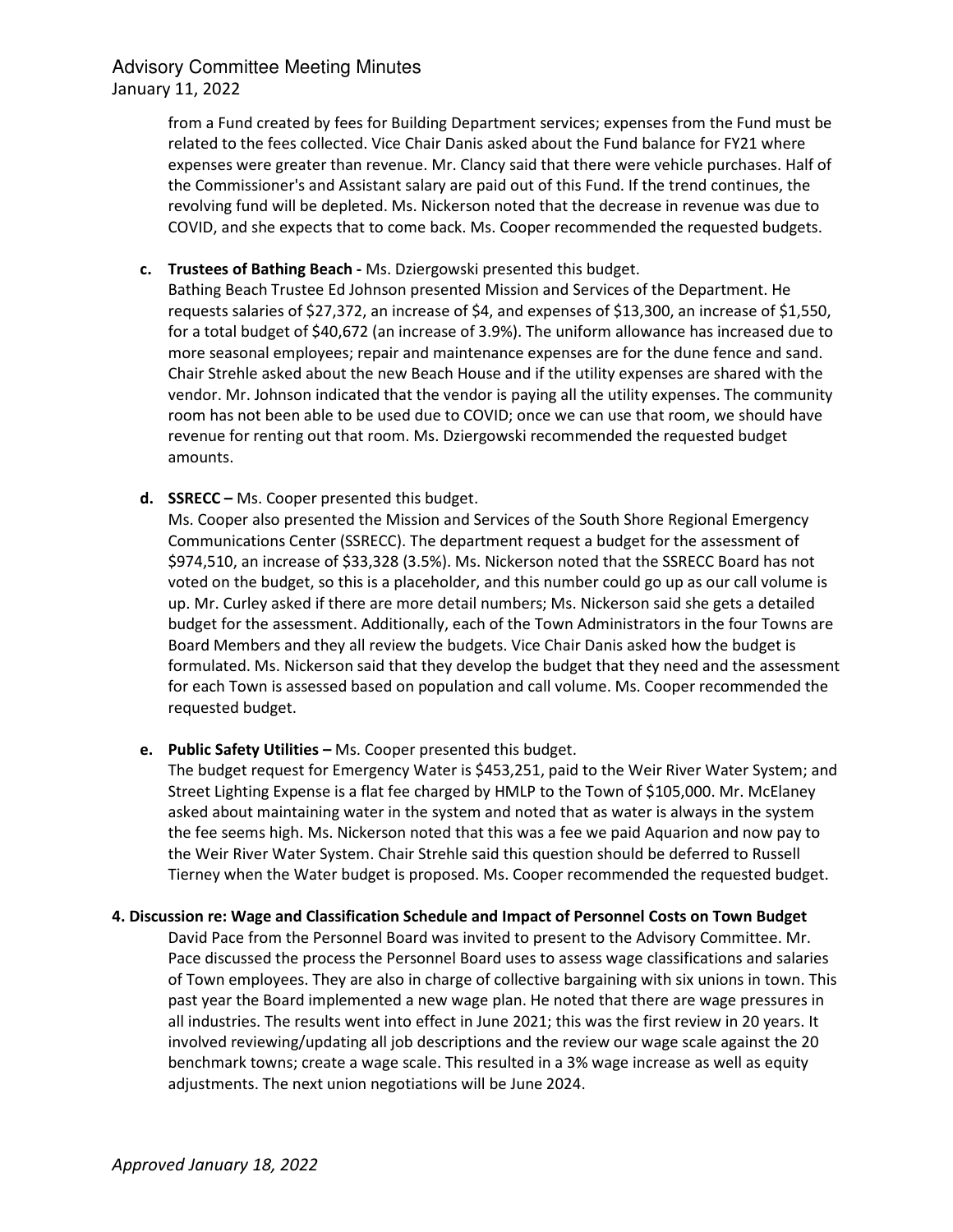#### **5. Review of Updated Advisory Committee Handbook**

Ms. Black reviewed the edits to the Handbook. AdCom cannot vote to approve the changes until the Select Board votes to approve the gender-neutral language changes to the Town By-laws, including By-Law 14 that establishes the Advisory Committee (Section 3 of the Handbook).

#### **6. Liaison Reports**

### **a. Sustainable Budget Task Force**

Vice Chair Danis reported that the task force is in the process of finalizing their report. The next step will be a presentation to the Select Board. Mr. McElaney asked if the Task Force is aware of the strategies of the Personnel Board. Mr. Danis said yes, the Personnel Board presented to the Task Force last month.

#### **b. ACES/Education**

Vice Chair Danis reported that School Board began deliberating the budget. The next meeting is this Thursday. The Administration presented a budget of \$47.8MM, a 3.38% increase; a SPED of \$14.7MM, an increase of 4.45%; and a VoTech budget of about \$175K. The total budget is about \$62.7MM. This does not include their Capital requests. There is a reduction in Out of District placements which makes the SPED budget appear to be decreasing; he explained this is a onetime only reduction and is not necessarily a trend. All other expenses were up 4.8%. Mr. McElaney asked about the collective bargaining done with the School Department. Mr. Curley noted that contracts were finalized last year. There are current MOAs covering July 1, 2020 - June 30, 2023, with five of six bargaining units (teachers, paraprofessionals, custodians/maintenance, transportation, and the administrator's association). The Food Service unit agreed to roll over their contract for a year in 2020, so that agreement runs from July 1, 2021 - June 30, 2024.

**c. Foster School Building Committee**  Deferred

### **d. Harbor Development**

Deferred

#### **e. Public Safety Facility**

Ms. MacDonald reported that additional tests have been done on the site; borings were done to assess the condition of the soil. Hingham Net Zero continues to provide input and is recommending additional space and equipment for future growth in electrical needs.

#### **f. CPC**

Ms. MacDonald provided reported that CPC is meeting on January  $12<sup>th</sup>$  and will vote on their final recommendations.

#### **g. Cleaner Greener**

Ms. Sherwood reported that there will be a Warrant Article reducing the size of their committee from nine to seven as they are having difficulty filling their slate.

## **h. CAPC**

Ms. Black reported that the committee is working to get a Carbon Inventory done for the Town. They posted an RFP to hire their own consultant but received no responses.